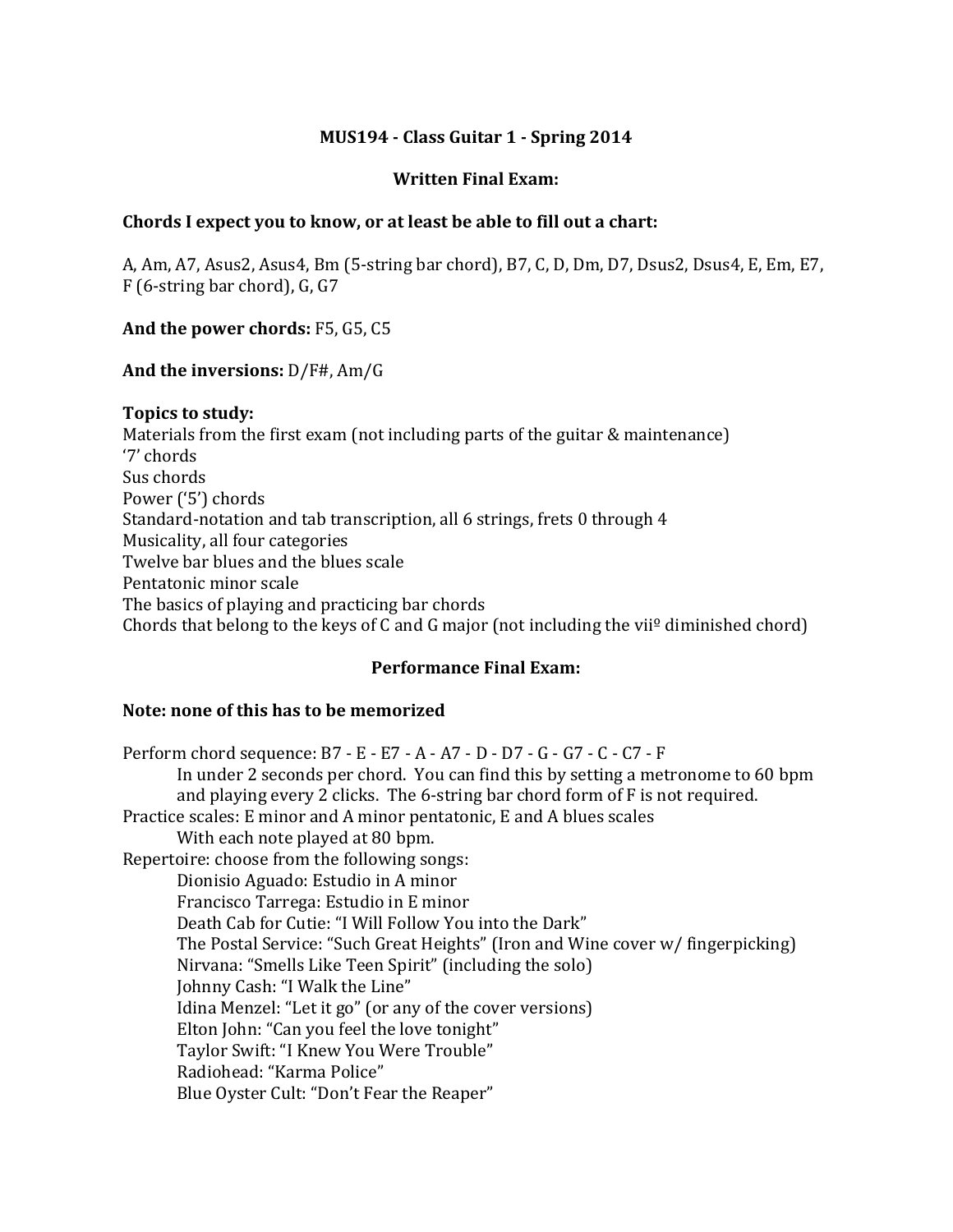Or most Beatles songs or Disney songs with my approval. Any songs we covered in class are not allowed, and likewise if the chords are too easy (for instance, The Little Mermaid's Kiss the Girl is only 3 basic chords).

Notes on the repertoire:

#### Dionisio Aguado: Estudio in A minor

Music is at attached at the end of this document in tab/standard notation form This music is in two pages. The first page is a guide to how the chords stack up as a helpful practice tool. The second page is the actual piece. Use 'm' for the  $1<sup>st</sup>$  string, 'i' for the 2nd string, and the thumb for everything else (the bass line). Minimum speed will be sixteenth note  $= 80$  bpm.

#### **Francisco Tarrega: Estudio in E minor**

Also attached at the bottom of this document in tab/standard notation. The top three (treble) strings will each have their own finger, i, m, a with the thumb covering all of the other low notes. The right hand fingers are actually notated in the score. Minimum tempo: each triplet eighth note  $= 80$  bpm

#### Death Cab for Cutie: "I Will Follow You into the Dark"

http://tabs.ultimate-guitar.com/d/death\_cab\_for\_cutie/ i\_will\_follow\_you\_into\_the\_dark\_ver5\_crd.htm

You can either do a chord or tab version of this. This song has inversion chords, which aren't very tough, but there is a tough Fm chord, which you can play as

 $E: -1 B: -1 G: -1 D: -4 A:-x E: -x-$ 

With a bar covering the top 3 strings. Or you're welcome to play the full 6-str chord.

### The Postal Service: "Such Great Heights" (Iron and Wine cover w/ fingerpicking)

http://tabs.ultimate-guitar.com/i/iron\_and\_wine/such\_great\_heights\_ver2\_tab.htm

If you like fingerpicking, this is a great pattern to learn, and not very long. The difficulty of this passage lies in which right hand fingers to use. Use the capo on the  $6<sup>th</sup>$  fret and keep in mind there's a swing rhythm here.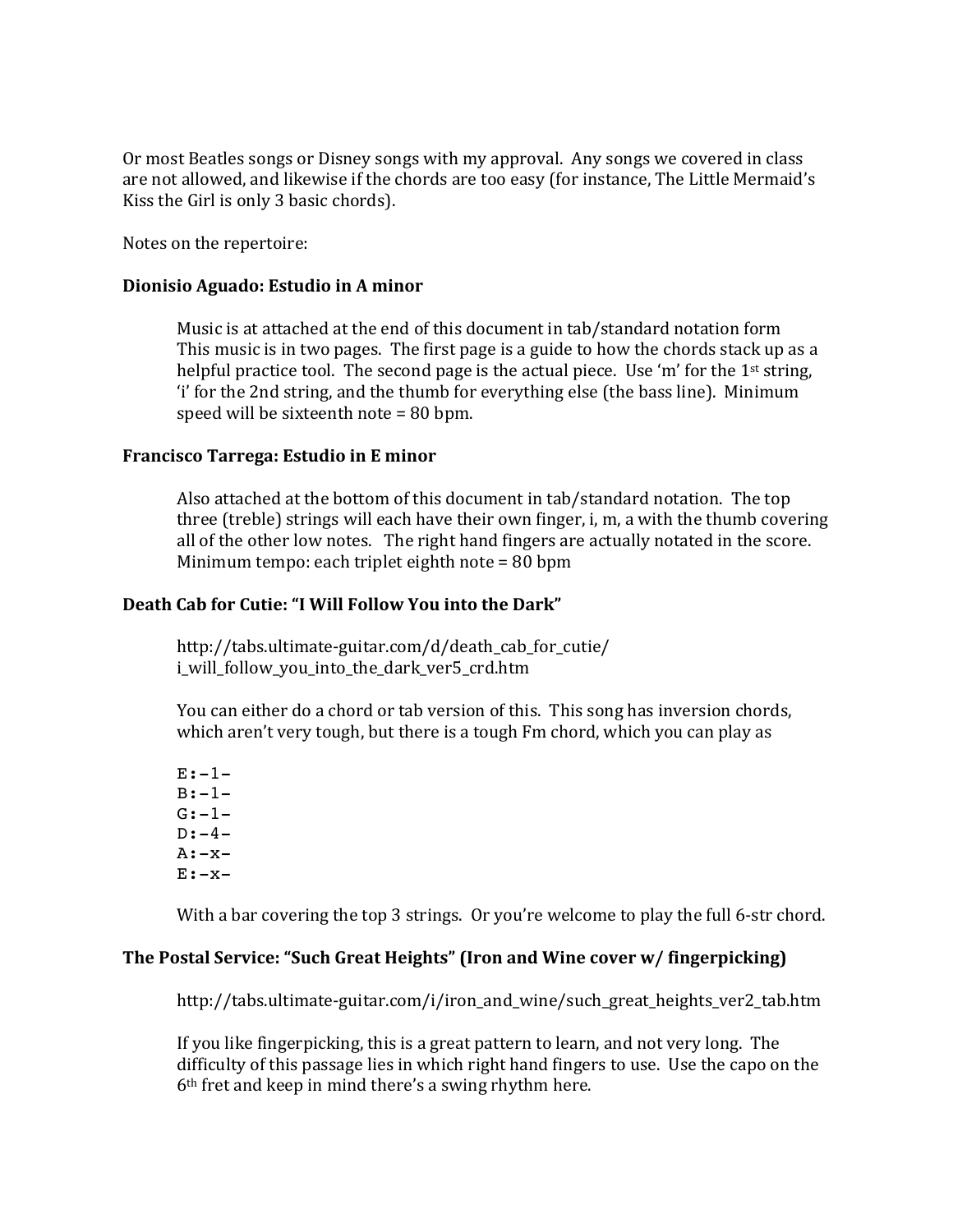### Nirvana: "Smells Like Teen Spirit" (everything but the solo)

http://tabs.ultimate-guitar.com/n/nirvana/smells\_like\_teen\_spirit\_ver4\_tab.htm

The difficulty here is getting the right rhythmic pattern for the main power chord sequence. Pick which ever tab makes the most sense to you on ultimate-guitar.com. Some of the tabs have the bass line, which you can skip.

# **Johnny'Cash:'"I'Walk'the'Line" (including'the'intro)**

http://tabs.ultimate-guitar.com/j/johnny\_cash/i\_walk\_the\_line\_ver3\_crd.htm

There are a lot of '7' chord here and trying to get the little bass lines in might be difficult. Do your best, and don't overthink it If something isn't working.

### Idina Menzel: "Let it go" (or any of the cover versions)

http://tabs.ultimate-guitar.com/i/idina\_menzel/let\_it\_go\_ver2\_crd.htm

There's a Bm chord in the chorus, followed by a Bb chord. You'll need to play the Bm chord as a 5-string bar chord. You can actually skip the Bb chord right after it (and keep playing Bm) if that's too tough for you, but give it a try - it's an important chord that you'll need to learn sooner or later.

### Elton John: "Can you feel the love tonight"

http://tabs.ultimate-guitar.com/e/elton\_john/ can you feel the love tonight ver5 crd.htm

There are a number of inversion chords in this song. Do your best to emphasize the moving bass line (where applicable) by focusing your strumming on the lower notes of the inversion chords.

# Taylor Swift: "I Knew You Were Trouble"

http://tabs.ultimate-guitar.com/t/taylor\_swift/i\_knew\_you\_were\_trouble\_crd.htm

This song is actually very easy with the capo on 6, but use this version beginning on D major. There's a Bm chord, which will likely be the only challenge.

### **Radiohead:'"Karma'Police"**

http://tabs.ultimate-guitar.com/r/radiohead/karma\_police\_ver2\_crd.htm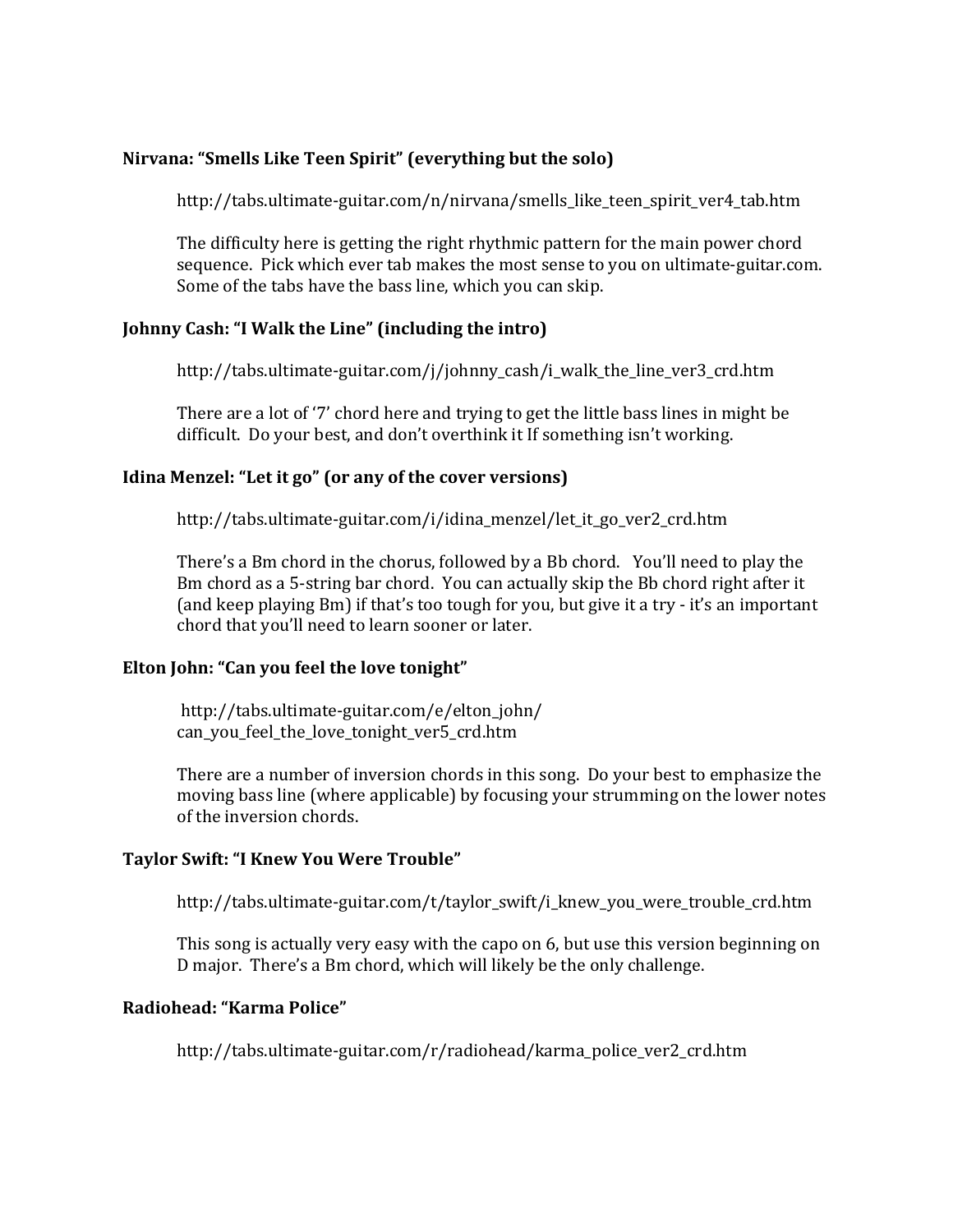Like "Can You Feel the Love Tonight", this song has several inversions where you'll want to bring out the bass line.

### Blue Oyster Cult: "Don't Fear the Reaper"

http://tabs.ultimate-guitar.com/b/ blue\_oyster\_cult/dont\_fear\_the\_reaper\_ver4\_tab.htm

You'll need to play the intro and the power chords under the verse. The song is repetitive, so I expect you to be able to do the intro almost as fast as the band's recording. For the above tab link, stop when you get to "Chorus: [GTR 1 plays Intro four times]". Unless you have a strong preference for finger picking, use your pick if it's easier for you (the band uses picks, like most rock bands).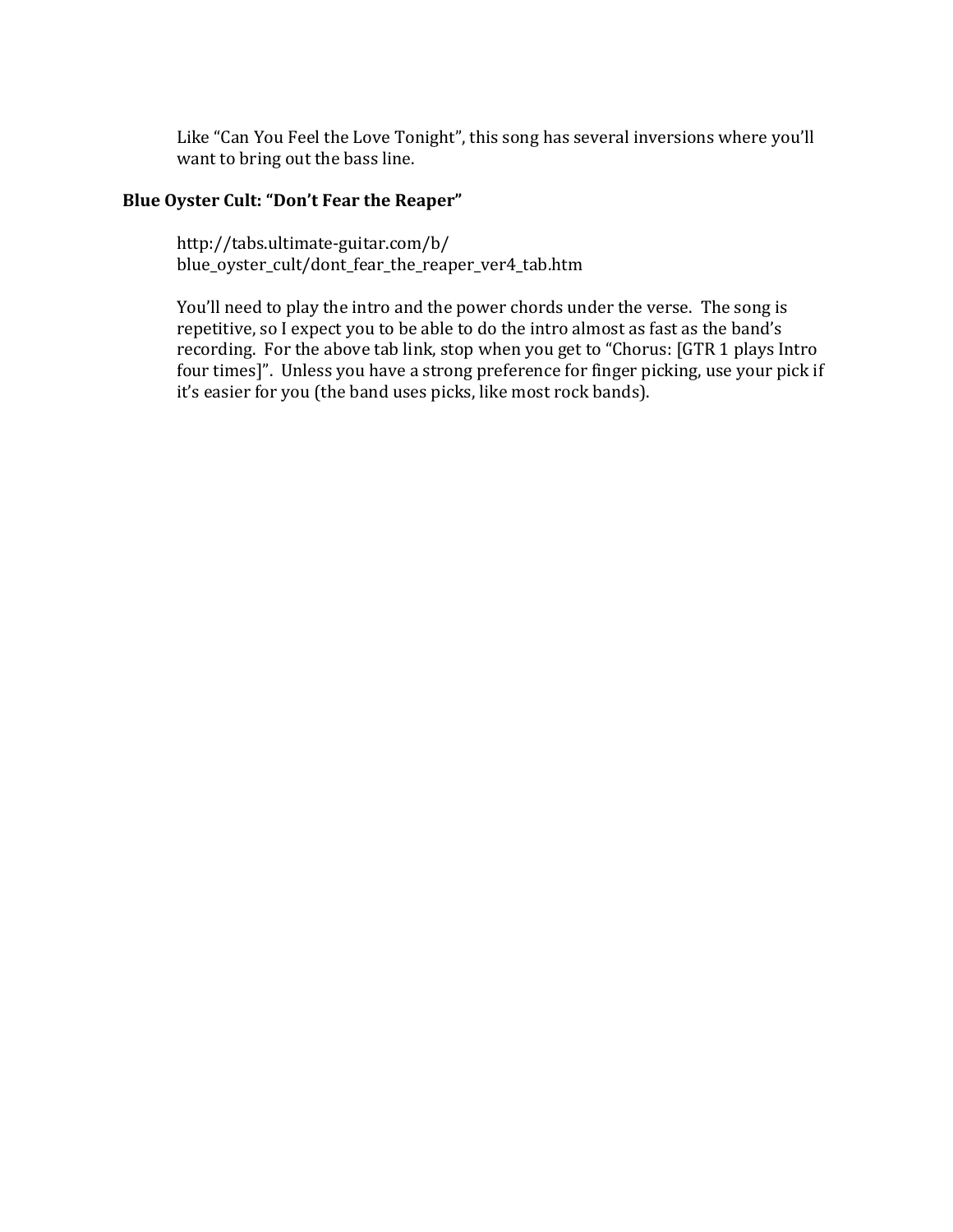Study in A Minor

Dionisio Aguado







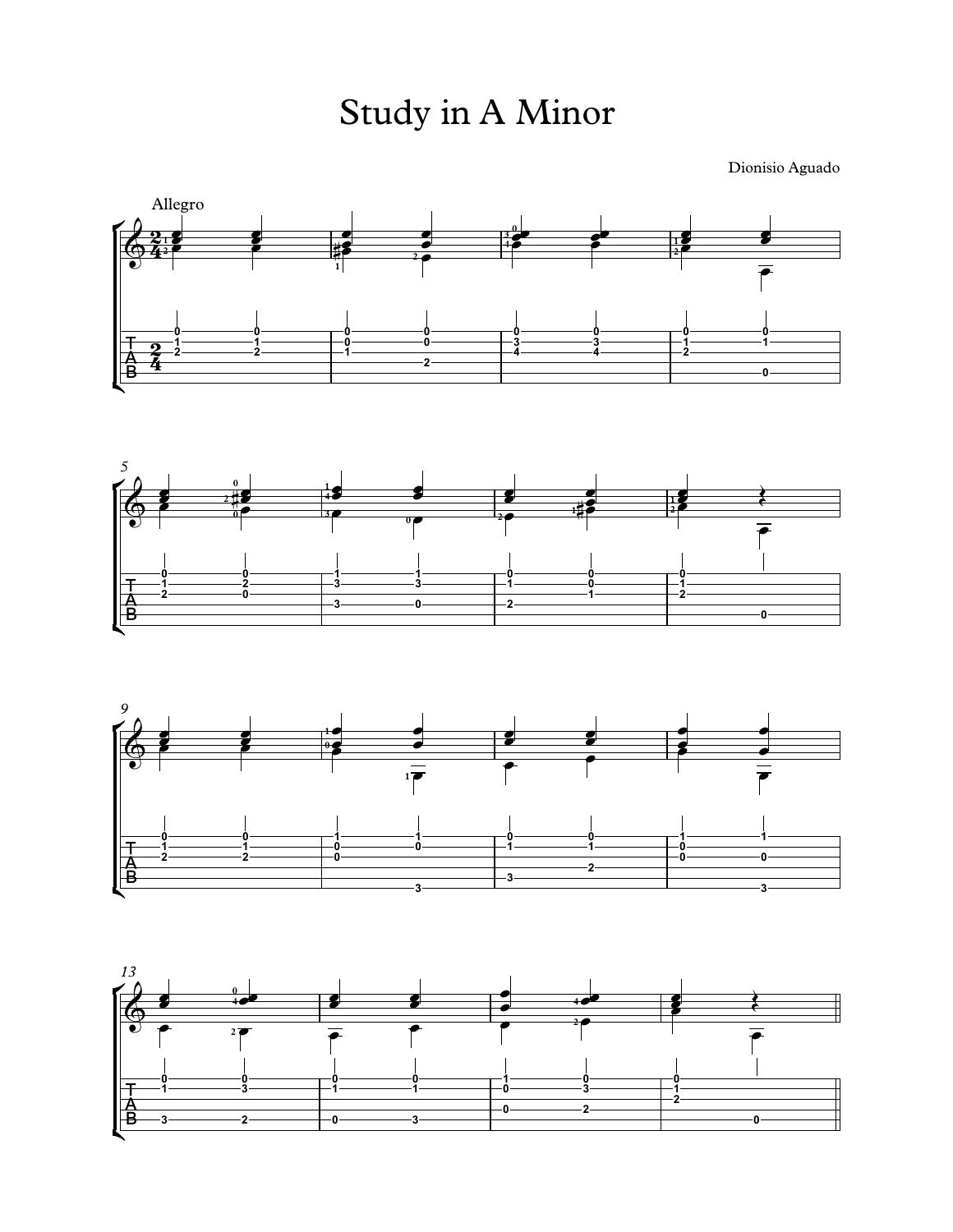